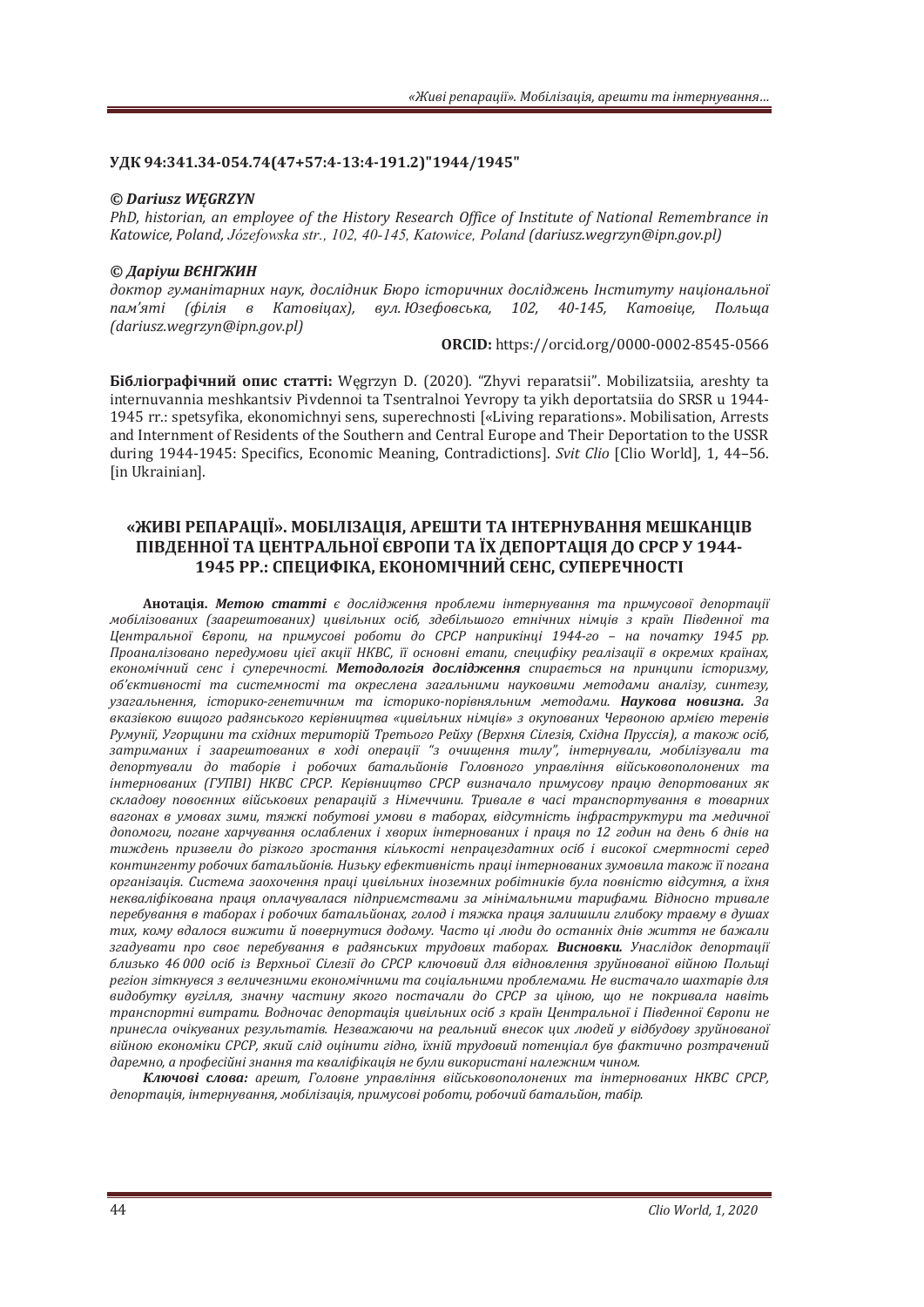## **"LIVING REPARATIONS"ǤǡSTS AND INTERNMENT OF RESIDENTS OF SOUTHERN AND CENTRAL EUROPE AND THEIR DEPORTATION TO THE USSR DURING 1944-** 1945: SPECIFICS, ECONOMIC MEANING, CONTRADICTIONS

**Abstract.** *The aim of the article* (arrested) civilians, mostly ethnic Germans from the countries of Southern and Central Europe, to forced labour in *the USSR in late 1944 - early 1945. The preconditions of this action of the NKVD, its main stages, the specifics of implementation in some countries, economic meaning and contradictions have been analysed. The research methodology* is based on the principles of historicism, objectivity and systematisation and is outlined by general *scientific methods of analysis, synthesis, generalisation, historical-genetic and historical-comparative methods.* Scientific novelty. On the instructions of the top Soviet leadership, "civilian Germans" from the Red Armyoccupied Romania, Hungary, and the eastern territories of the Third Reich (Upper Silesia, East Prussia), as well as those detained and arrested during "cleaning-up of rear area", were interned to camps and labour battalions of the Main Department of Prisoners of War and Internees of the NKVD of the USSR. It was done without any court decision, only on suspicion of possible "hostile activity". The Soviet leadership took the forced labour of "internedmobilized" and "interned-arrested" foreigners as part of postwar military reparations from Germany. According *to the Soviet data, there were about 300,000 of these people, although German historians give a much larger figure - 730,000 people. People who have never been convicted by a court have been forced to rebuild industrial* enterprises destroyed in the war in Ukraine, Belarus or Georgia. Prolonged transportation in freight cars in winter conditions, difficult living conditions in camps, lack of infrastructure and medical care in war-torn regions, *poor nutrition of debilitated sick internees and 12 hours working day during 6 days a week, led to a sharp increase in the number of disabled people and high mortality among the contingent of labour battalions. The mortality rate amona deportees was 25-30%. The low efficiency of internees' work was caused by its poor organisation – high-class specialists (for example, miners, mechanics, metallurgists) were forced to perform* unskilled, simple work. The contingent was often sent to work away from the camps and the journey to and from *work was time-consuming. According to some estimates in the summer of 1945 internees complied with the production norms imposed on them by 40-60%. The average worker earned 11-13 rubles a day, instead of 40 rubles preplanned. There was no system of motivation for the work of interned workers. Unskilled labour of* internees was paid by enterprises at minimum rates. From their salary forced labourers had to compensate the cost of food and detention in camps, the work of camp staff and foremen of enterprises, and part of this money was sent to the accounts of the central structures of the NKVD of the USSR. Currently the deportees had almost no *money left, even for a starving life. The relatively long stay in camps and labour battalions (in some cases until the* early 1950s), hunger, and hard work left deep trauma in the souls of those who managed to survive and return home. Often these people, until the last days of their lives, did not want to remember their stay in the Soviet labour *camps*. *Conclusions. As a result of the deportation of about 46,000 people from Upper Silesia to the USSR, a main* region for rebuilding war-torn Poland faced enormous economic and social challenges. There were not enough miners to produce coal, much of which was supplied to the USSR at a price that did not even cover transportation costs. At the same time the deportation of civilians from Central and Southern Europe did not yield the expected *results. Despite the real contribution of these people to rebuilding the war-torn economy of the USSR, which* should be appreciated, their labour potential was virtually wasted and their professional knowledge and skills were not used properly.

*Keywords*: an arrest, Main Department of Prisoners of War and Internees of the NKVD of the USSR, deportation, internment, mobilization, forced labour, labour battalion, camp, trauma.

Постановка проблеми. У повоєнний період широкого резонансу серед громадськості та популярності в наукових колах набула проблема примусової праці цивільних осіб і військовополонених з окупованих Третім Рейхом країн Європи. Понад 4,2 млн осіб із захоплених нацистами регіонів Східної Європи (також СРСР і Польщі) були насильно депортовані до Німеччини, де їх використовували як дешеву робочу силу на промислових підприємствах і в сільському господарстві. На цьому тлі менш відомим є інше подібне явище завершального етапу Другої світової війни: арешти, інтернування, мобілізація та примусова депортація наприкінці 1944-го – на початку 1945 рр. на примусові роботи в СРСР частини населення Центральної і Південної Європи (здебільшого етнічних німців). Цю акцію радянське керівництво спочатку визначало як один з елементів військових репарацій, а щодо примусово депортованих осіб застосовувало логіку «репарацій працею» або ж так званих «живих репарацій». У складі цієї великої категорії осіб, що іменували в документах радянських спецслужб як «інтерновані німці», була й група «інтернованих-заарештованих». Ці громадяни були затримані НКВД і «СМЕРШ» за формальними політичними звинуваченнями (членство в нацистській партії, співпраця з окупантом, належність до руху Опору Армії Крайової). Аналіз багатьох біографій цих людей свідчить, що в групі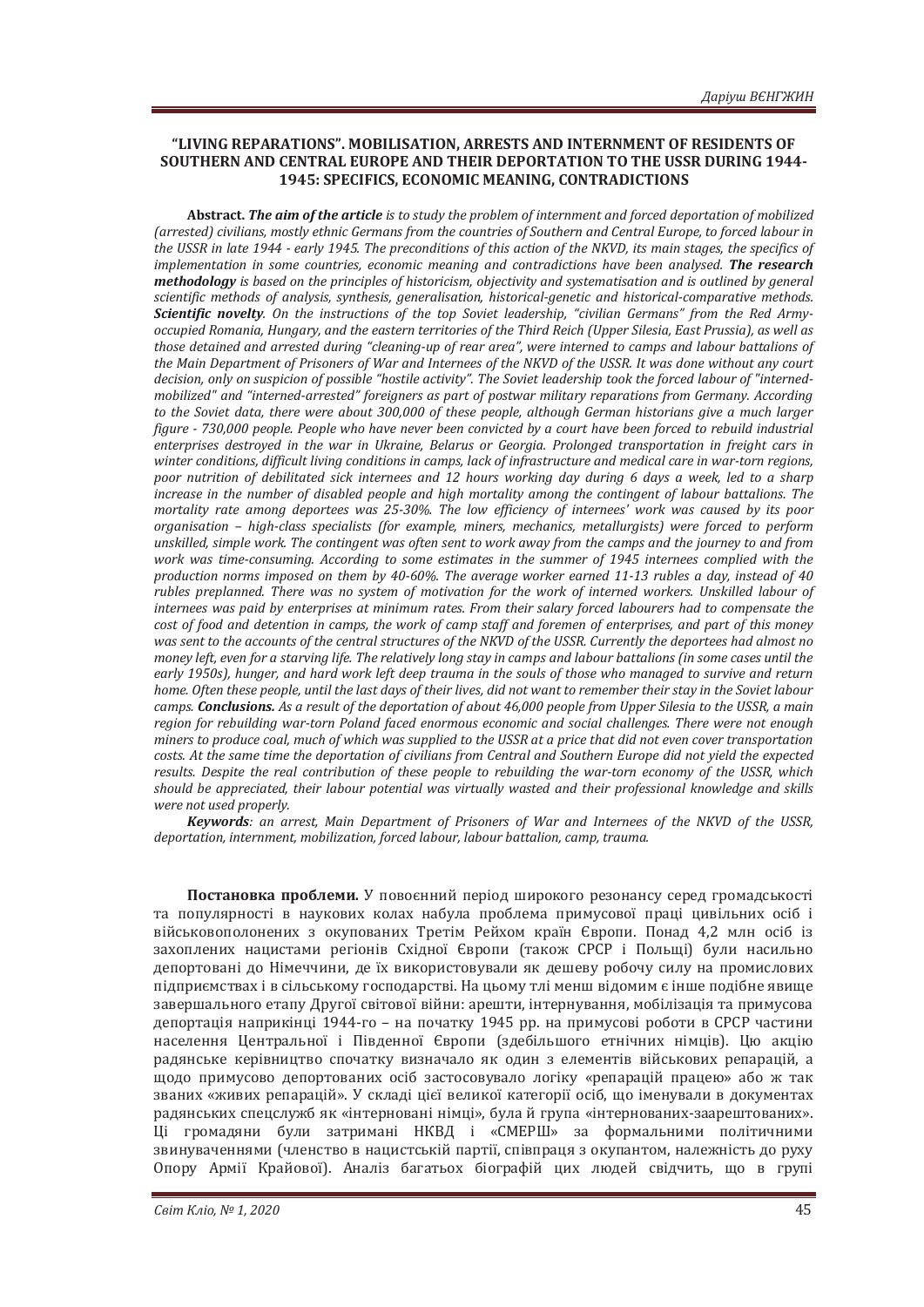інтернованих-заарештованих було дуже мало реальних німецьких чиновників, більшість із яких утекли на захід ще під час наближення фронту, а причиною арештів багатьох конкретних осіб часто ставали відверто наклепницькі доноси.

Отже, до мобілізованих німців приєдналися й заарештовані. Обидві ці групи осіб. отримавши статус інтернованих, без вироку суду були відправлені на примусові роботи до СРСР. Оскільки інтерновані нічого не знали про причини свого затримання, вони не зверталися до судів і, що найгірше, мали працювати без вироку, відновлюючи економіку СРСР так довго, як це було потрібно Й. Сталіну. Інтернованих до Радянського Союзу іноземців від підневільних робітників Третього Рейху відрізняли, безумовно, масштаби: за даними радянської влади, інтернованих було близько 300 000. Абсолютно іншими були й умови, у яких жили та працювали інтерновані. Вони опинилися як у таборах, так і в робочих батальйонах Головного управління у справах військовополонених та інтернованих НКВС (МВС) СРСР в надзвичайно складній ситуації, часто схожій на табори системи ГУЛАГу. Наслідком важких умов життя і праці в зруйнованих війною регіонах СРСР загинуло близько 25-30% «інтернованих німців».

Серед інтернованих іноземців також була велика група цивільних осіб (наприклад, етнічних угорців), яких кваліфікувало НКВС СРСР як колишніх військовослужбовців (охоплюючи чоловіків призовного віку) або взятих у полон на полі бою (у районах бойових дій). Їх відправляли до таборів для військовополонених. Цікаво, що серед таких інтернованих були, наприклад, угорські жінки, яких ніколи не призивали до армії та які не брали активної участі в бойових діях. На жаль, наявні радянські документи, визначаючи їх як «військовополонених», не дають можливості точно відрізнити цю категорію осіб від військовослужбовців, захоплених у полон на полі бою. Шоб вказати на величезні розбіжності між офіційною радянською статистикою і фактами, досить звернути увагу на категорію так званих «адміністративно переміщених осіб». Такими були, зокрема, радянські німці, переселені під час війни до Німеччини, а після її закінчення як радянські громадяни, проти їх волі, репатрійовані до СРСР. Загалом висновки німецьких учених щодо масштабів депортації німецького цивільного населення до СРСР істотно відрізняються від даних радянських документів. У їхньому випадку ці оцінки варіюються від 500 000 до 730 000 осіб<sup>1</sup>.

Радянські дані про перебування інтернованих іноземців у таборах на території СРСР стосуються здебільшого тих цивільних громадян, які опинилися в системі таборів і робочих батальйонів ГУПВІ НКВС (МВС). Протягом багатьох років цю тему замовчували, але якщо припустити, що близько три чверті від усіх «інтернованих-мобілізованих іноземців» було перевезено саме на територію України, то слід пам'ятати про особливий внесок цих людей у відбудову шахт і металургійних підприємств Донбасу та Придніпров'я.

**Виклад основного матеріалу.** Мобілізація не на військову службу, а на роботу з'явилася в СРСР відразу після нападу Третього Рейху. Агресія нацистської Німеччини швидко спричинила тотальну мобілізацію мешканців країни, де місце праці стало місцем бою з усіма наслідками, що з цього випливали (зокрема й суворим покаранням за уникання від роботи). Громадяни країни були мобілізовані на роботу як у важкій промисловості, так і в сільському господарстві. У багатьох регіонах СРСР в організації праці було запроваджено принцип, згідно з яким робочий день працівника закінчувався лише з відпрацюванням виробничої норми, а особи, раніше визнані непрацездатними (зокрема й інваліди), поверталися до роботи<sup>2</sup>. Етнічні німці – громадяни СРСР автоматично перетворилися на підозрілу групу та були переміщені з Поволжя, де мешкала більшість їх, на схід (Указ Президії Верховної Ради від 28 серпня 1941 р.). Й. Сталіну також було зрозуміло, що

<sup>&</sup>lt;sup>1</sup> Німецька розшукова служба Червоного Хреста визначає кількість депортованих до СРСР німців (цивільних осіб) не менше ніж у 500 000 осіб. Німецький статистик Г. Райхлінг наводить більшу цифру – 730 000 депортованих. Серед них: із східних територій Німеччини – 350 000; інших районів Третього Рейху - 50 000; із Гданьська - 10 000; із території Польщі - 112 000, Чехословаччини -30 000, прибалтійських країн – 19 000, Угорщини – 30 000, Румунії – 89 000, Югославії – 40 000. [Див: Reichling G. Die deutschen Vertriebenen in Zahlen, Teil I: Umsiedler, Verschleppte, Veriebene 1940-1985. Bonn, 1986. S. 33, tab. 5; *Schmit U. "Żywe reparacje"*. Deportacja i internowanie niemieckich cywilów do ZSRR (1945-1955). Wywózka. Deportacja mieszkańców Górnego Śląska do obozów pracy przymusowej w Związku Sowieckim w 1945 roku. Faktografia – konteksty – pamięć, pod red. S. Rosenbauma i D. Węgrzyna. Katowice, 2014. S. 44-55].

<sup>&</sup>lt;sup>2</sup> Гончаров Г. А. Трудовая мобилизация советских граждан в годы Великой Отечественной войны (1941-1945 гг.) Вестн. Оренбургского гос. ун-та. 2006, № 6, Т. 1. С. 183-186.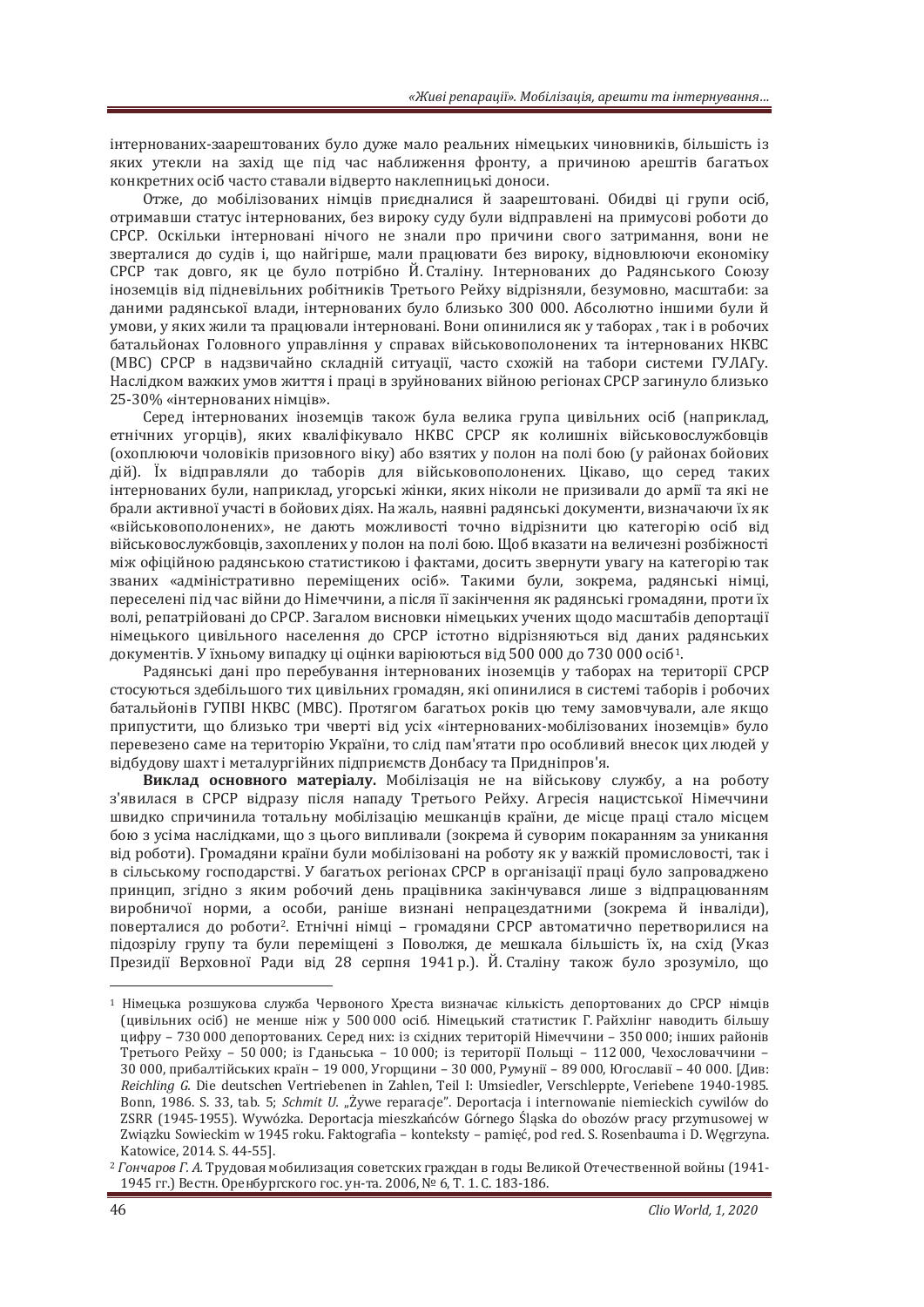ралянські німці не можуть служити в Червоній Армії. Результатом цього стали постанови Державного комітету оборони (ДКО СРСР) від 10 січня 1942 р. «Про порядок використання німців-переселенців призивного віку від 17 до 50 років» та від 14 лютого 1942 р. «Про мобілізацію німців чоловіків призовного віку від 17-ти до 50 років, які постійно проживають в областях, краях, автономних і союзних республіках». Розпочалася масова мобілізація німецького населення. Чоловіки з'являлися на призовні пункти військових комісаріатів з одягом, постільною білизною, посудом і продуктами харчування на 10 днів. До березня їх мали відправити до огороджених колючим дротом і охоронюваних таборів, розташованих поруч із промисловими підприємствами, які потребували робочої сили. Інтерновані німці здавали свої паспорти та військові квитки, а натомість отримували відповідні посвідчення. Так ці люди втратили свободу і для них почався тривалий період розлуки зі своїми родинами. Порушення трудової дисципліни чи невиконання наказів табірної адміністрації спричиняли штрафні санкції. Ця ситуація повториться пізніше, у 1945 р., коли мобілізовані з країн Південної і Центральної Європи іноземні громадяни були залучені до примусової праці. Цей захід був добре спланований на центральному рівні, проте його реалізація для багатьох виявилася фатальною. Табори не були підготовлені, їхні будівлі були в руїнах, а керівництво підприємств і гадки не мало, як знайти роботу для маси людей, які раптово з'явилися. Експеримент із мобілізацією та інтернуванням радянських німців мав очевидну користь влалі СРСР, алже забезпечив контрольовану працю німецьких чоловіків з їхньою одночасною ізоляцією під наглядом НКВД. Він був визнаний важливим і цілеспрямованим, і 7 жовтня 1942 р. ДКО схвалило постанову «Про додаткову мобілізацію німців для народного господарства СРСР», якою мобілізувало чоловіків у віці 15-16 років і 51-55 років включно, а також німецьких жінок віком від 16-ти до 45 років (за винятком вагітних і жінок, які мали дітей віком до 3-х років). Унаслідок цих дій влади в попередніх місцях проживання радянських німців залишилися тільки літні люди, жінки, які виховували маленьких дітей та, власне, діти. Поширеним був принцип розміщення жінок і чоловіків в окремих табірних зонах. Харчували та лікували мобілізованих німців на загальних підставах, як і інших цивільних робітників. Вважалося, що німці в СРСР більше не становлять загрози, хоч останнім важко було уявити навіть можливість якогось повстання за тисячі кілометрів на схід від лінії фронту та ще й перебуваючи під повним контролем місцевої влади та НКВС. Цей досвід виявився корисним, коли Червона армія перейшла довоєнний кордон і вступила на територію держав, де проживали етнічні німці<sup>3</sup>.

У холі наступальних операцій 1944 р. Червона армія ввійшла до країн Південної та Центральної Європи. Наприкінці того ж року народилася ідея інтернувати німців із захоплених територій Румунії. Угоршини, Болгарії, Югославії та Чехословаччини для праці в складі робочих батальйонів у СРСР. Хоча документи радянського походження в цьому питанні дуже чіткі, а в них докладно описані численні депортовані «мобілізовані німці», слід пам'ятати, що насправді ця операція виявилася набагато складнішою. Як уже згадувалося вище, була група затриманих чоловіків, які раніше служили (або були здатні служити) в німецькій або угорській армії, а також група цивільних угорців, яких визначали як затриманих під час бойових дій або в районі їх проведення (Будапештський казус цивільних oció).

Повертаючись до головної теми, П. Полян вказує на три основних джерела депортації мобілізованих німців: військові (відбирали осіб потенційно здатних до організації актів саботажу, диверсій та участі у військових операціях в тилу радянських військ), політичні (реванш за жорстокість нацистів на окупованих територіях СРСР і праця інтернованих як елемент репарацій) та економічні (мобілізували кадри для відновлення економіки, нарощування економічного потенціалу СРСР у повоєнному світі). Можна поставити питання, чи не можна цю депортацію також тлумачити як елемент упорядкування майбутньої радянської сфери впливу в Центральній Європі. Зрештою, це вдарило по німецькій меншині в цих країнах, яка після війни мала бути переміщеною задля створення національнооднорідних держав «народної демократії». Слід зазначити, що міжнародне право допускало інтернування громадян власної держави, якщо ті належали до титульного етносу держави, з

<sup>&</sup>lt;sup>3</sup> Моргунов К.А. Трудовая мобилизация немецкого населения на Южном Урале в годы Великой Отечественной войны. Немецкое население на Южном Урале в военные и послевоенные годы (к 70летию депортации немецкого населения СССР): материалы Межрегиональной научно-практической конференции, Оренбург, 2013. С. 48-77.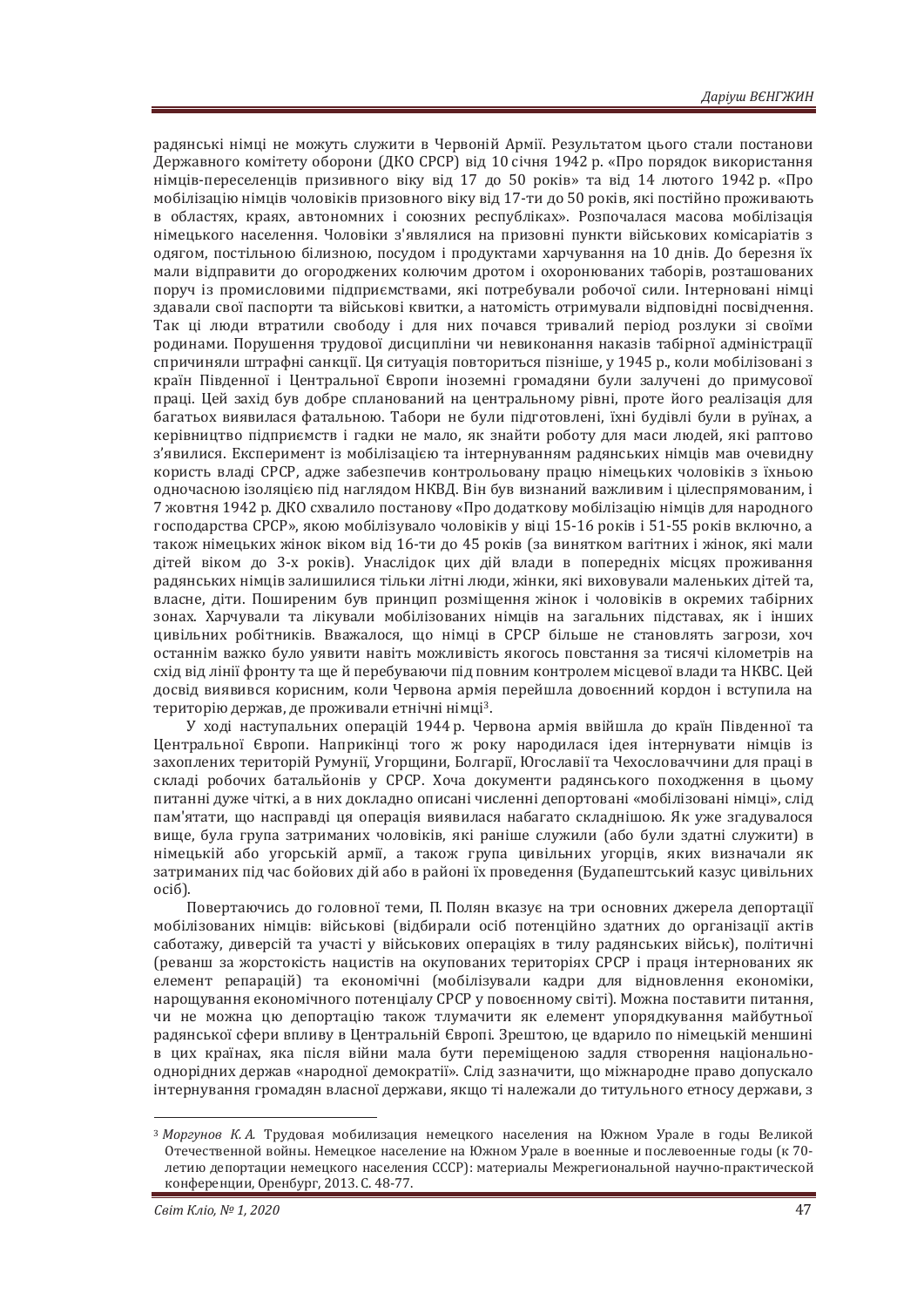якою вели війну. Проте наразі район інтернування знаходився далеко на захід від кордонів СРСР. Описана операція, безумовно, мала передусім економічний вимір, адже мала започаткувати процес залучення великої групи німців до праці з повоєнного відновлення економіки СРСР, а також стати своєрідною прелюдією до акції, що мала бути проведеною на території Німеччини в кордонах до 1 вересня 1939 р. Це питання вивчали в СРСР кілька років, а з 1943 р. цією проблемою опікувався І. Майський. У серпні 1944 р. він представив Й. Сталіну результати дослідження, з якого випливало, що праця 5 млн відправлених до СРСР німців за 10 років забезпечить прибуток в 35-40 млрд доларів, що з урахуванням репарацій, підрахованих за цінами Німеччини, складе половину суми. Серед питань, що розглядалися на конференції лідерів трьох держав Антигітлерівської коаліції в Ялті (4-11 лютого 1945 р), було порушене питання про репарації, зокрема й про «використання німецької робочої сили», але без подробиць, хоча під час засідань конференції радянська сторона виказувала свою зацікавленість у цій проблемі, не раз ініціюючи її розгляд. Дискусії з цього питання, безсумнівно, були спірними, оскільки були відсутні в англійському та американському протоколах конференції, але збережені в радянському протоколі. Можна сказати, що завдяки цьому рішенню Й. Сталін готував власні міжнародні позиції для реалізації концепцій, розроблених І. Майським, Олнак ще ло того, як це сталося, радянське керівництво вирішило провести операцію в набагато меншому масштабі в Південній і Східній Європі, тим більше,що офіцери НКВС мали багаторічний досвід депортацій мільйонів громадян СРСР. У цьому ж випадку вся операція повинна була пройти за його межами, а Й Сталін, ставлячи західні держави перед фактом, хотів перевірити реакцію своїх партнерів<sup>4</sup>.

12 вересня 1944 р. між Румунією та СРСР було підписано перемир'я. Серед умов, дефакто продиктованих Москвою, була й умова інтернування та наступної депортації з Румунії на роботу до СРСР етнічних німців та угорців. 24 жовтня 1944 р. Л. Берія прийняв рішення про реєстрацію осіб німецької національності на територіях, окупованих арміями 2-го, 3-го та 4-го Українських фронтів. Головною метою було встановлення чисельності трансільванських саксів і штабів Банату, які мешкали в Румунії та Угорщині. У меншому масштабі операцію проводили на окупованих територіях Югославії, Болгарії та Чехословаччини. Важливу роль у її реалізації відіграла методологія роботи. Було створено 186 оперативних груп, до складу яких увійшли офіцери Червоної армії, НКВС і військової контррозвідки «СМЕРШ». Діючи методично, групи збирали деталізовані за статтю та віком дані. Особливе зацікавлення оперативників викликали особи працездатного віку. Загалом було виявлено більше як 550 000 етнічних німців (з-поміж них 240 000 чоловіків), більшість із яких - на території Румунії (понад 420 000 осіб). Важливо те, що під час створення облікових записів до уваги брали саме національність, тоді як громадянство мало другорядне значення. Унаслідок такого «перепису населення» було сформовано групу з 97 484 чоловіків у віці 17-45 років, яких планували мобілізувати. Після перевірки та вилучення з цього складу непрацездатних, залишилося близько 70 000 осіб. Більшість із них (приблизно 50000) мали відправити відновлювати зруйнований війною промисловий потенціал українського Донбасу, а решту – на металургійні заводи півдня СРСР, знову ж таки, деякі – в Україну<sup>5</sup>.

Правовою підставою для мобілізації німців стало рішення ДКО СРСР від 16 грудня 1944 р. № 7161 сс «Про інтернування працездатних німців на території Румунії, Югославії, Угорщини, Болгарії та Чехословаччини». Інтерновані були мобілізовані для відправки на роботу в СРСР у складі робочих батальйонів у 1000 осіб (чоловіків віком 17-45 років і жінок у віці 18-30 років). У документі чітко вказувалося, що німці, які проживають у вищезгаданих країнах, підлягають інтернуванню<sup>6</sup>.

За роботу із затримання, збирання та відправлення мобілізованих відповідав НКВС СРСР. Його оперативні працівники співпрацювали з місцевою поліцією та жандармерією в

<sup>&</sup>lt;sup>4</sup> Polian P. Wbrew ich woli. Historia i geografia migracji przymusowych w Związku Radzieckim, Gdańsk 2015. S. 209-219.

<sup>&</sup>lt;sup>5</sup> Казначеева Н. П. О мобилизации и интернировании немецкого населения в странах Юго-Восточной Европы. Известия Российского государственного педагогического университета им. А.И. Герцена, 2007. <sub>№</sub> 9 (50). С. 175-179.

<sup>&</sup>lt;sup>6</sup> Потильчак О. В. Радянський військовий полон та інтернування в Україні (1939-1954). Київ: Вид-во НПУ імені М. П. Драгоманова, 2004. С. 97.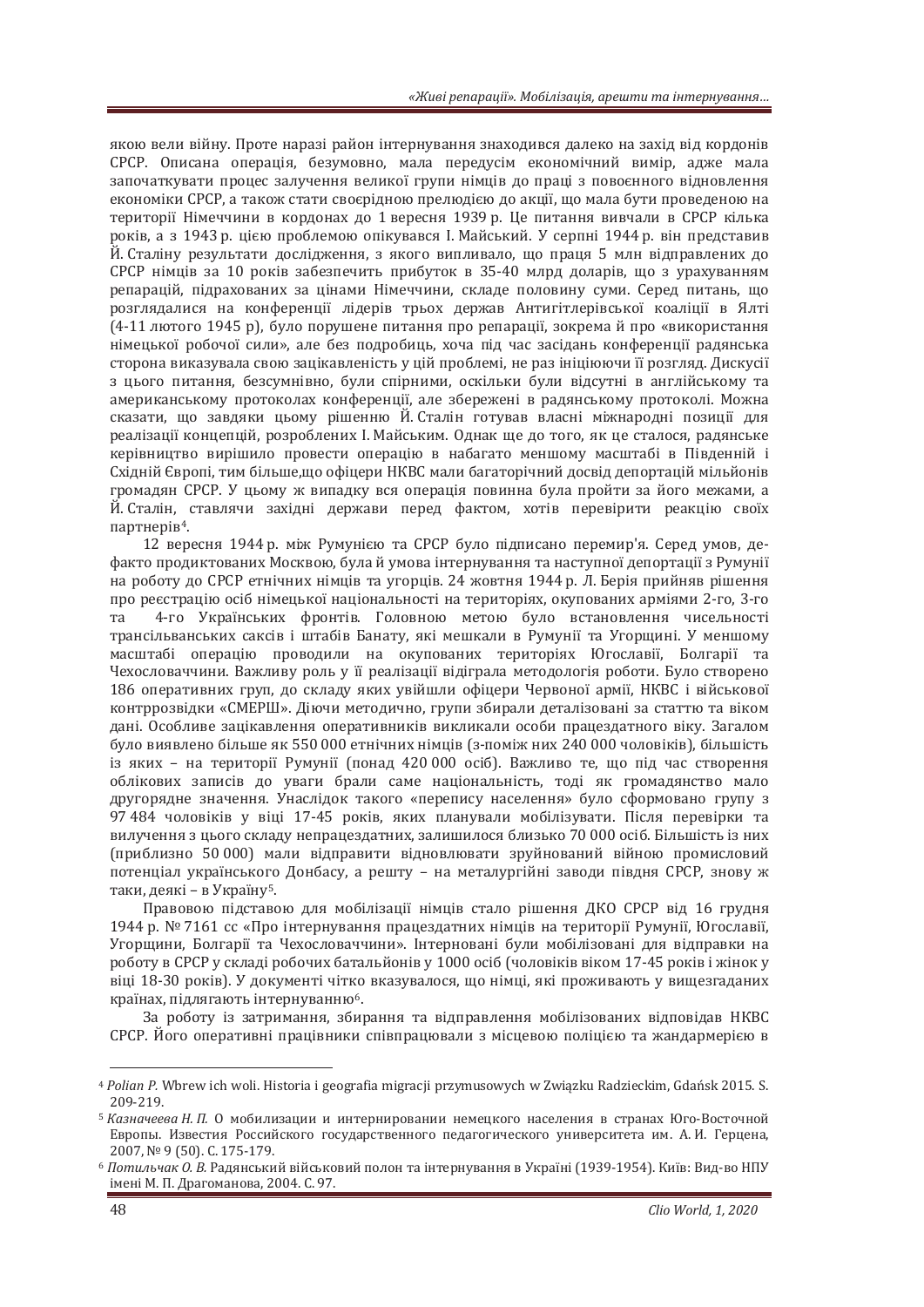організації пунктів збору, формували залізничні ещелони для перевезення. Усю операцію планували провести в грудні 1944 р. - січні 1945 р., а транспорти з інтернованими мали прибути за призначенням до 15 лютого 1945 р. Протягом 10 днів після прийняття рішення ДКО в НКВС СРСР було розроблено детальний план з інтернування та перевезення німців. Головною ареною мобілізації стала територія Румунії, а основний персонал, задіяний в акції, перебував у Бухаресті. Для румунської жандармерії, якій відводилася допоміжна роль в операції, готували відповідні накази й директиви. Оперативні групи діяли в окремих секторах. Усього було створено 10 оперативних секторів (6 у Румунії та Трансільванії та по 2 в Угорщині та Югославії). Етнічних німців затримували за списками, наданими владою окремих країн, та реєстрували як «мобілізованих-інтернованих» (категорія «Г»)<sup>7</sup>.

Мобілізовані могли взяти із собою теплий одяг, натільну й постільну білизну, їжу та посуд, загальною вагою до 200 кг. Звертають на себе увагу й дати проведення акції – рубіж 1944–1945 рр., що збіглися з Різдвяними святами. Останнє полегшило завдання з вилучення мобілізованих німців, адже в цей період сім'ї найчастіше збиралися разом, щоб відсвяткувати. В Угорщині операція з інтернування відклалася в соціальній пам'яті під терміном-покручем «маленькій работ» (від рос. - «маленькая робота»). Цей термін уживали для позначення феномена використання радянськими військовими безкоштовної праці населення під час проведення ремонту техніки, інфраструктури зв'язку, догляду за пораненими та хворими тошо. Ралянська військова влада на місцях визначала конкретні потреби в робочій силі (кількість робітників, їхню стать і навіть бажані професії), що мали задовольнятися громадою міста або селища. З цими вимогами військові зверталися до угорської влади, яка, своєю чергою, відповідала за їх реалізацію. Коли в деяких муніципалітетах з'явилися оголошення з наказом приходити на роботу, населення не підозрювало про найгірше. Новацією було посилання тільки на осіб німецької національності. Накази містили завірення в тому, що роботи, на які мобілізувалися німці, мали виконуватися в безпосередній близькості від фронту, тобто на місці, протягом не більше 2-3 тижнів. Залишається нез'ясованим, чи інформувала радянська окупаційна влада угорців про те, що цього разу, після звільнення непрацездатних і непридатних для перевезення осіб, населення, узяте на «малєнькій работ», буде депортовано до СРСР. Мобілізація пройшла досить спокійно за активної участі влади та угорської жандармерії. Угорці подбали про те, щоб підготовлені списки містили більшість працездатних німців у регіонах, де ця меншість була особливо впливовою та конфліктувала з угорською громадою. Ше чітко видно на прикладі району так званої Швабської Туреччини на півдні Угоршини (Baranya, Somogy і Tolna), звідки було вивезено близько 15 000 осіб, що становило половину всієї групи лепортованих «інтернованих німців» з Угоршини, загальна чисельність яких оцінюється в 30 000 (включаючи німців з північної Трансільванії). У тих районах, де етнічні німці були розсіяні серед місцевого населення, місцева влада, очевидно, намагалася їх приховати, формально виконуючи наказ і надаючи окупаційній адміністрації списки з кількома прізвищами. Після затримання інтернованих осіб спрямовували до збірних пунктів, що знаходилися під повним контролем НКВС. Після відбору непрацездатних із решти мобілізованих німців тут формували транспорти на схід. Ще раніше на підставі підготовлених списків були затримані чоловіки, які після 1941 р., тобто після нападу Німеччини на СРСР, служили в німецькій або угорській арміях. У цьому випадку рішення про їх затримання приймали військові ради фронтів. Зберігся наказ Військової ради 4-го Українського фронту № 0036 від 13 листопада 1944 р. по районах Карпатської України, що вимагав реєстрації (у період з 14-го по 16 листопада 1944 р.) офіцерів і рядових угорської та німецької армій віком від 18 до 50 років незалежно від їхньої національності<sup>8</sup>.

Це була лише прелюдія до подальшого їх утримання під вартою як військовополонених. За оцінками істориків Карпатської України, у радянських таборах для військовополонених опинилося від 30 до 40 000 таких чоловіків. Звільняли лише фахівців, у праці яких мали потребу місцеві громади, інших спрямовували до таборів для військовополонених системи ГУПВІ НКВС СРСР. Аналогічну акцію проводили також на угорській території. Слід

<sup>&</sup>lt;sup>7</sup> Потильчак О. В. Радянський військовий полон та інтернування в Україні… С. 96-103.

<sup>&</sup>lt;sup>8</sup> Dupka G. Sub-Carpathian deportations for "Malenky rabot". People in the World of Inhumanity. The Gulag and the Gupvi. Yearbook of the International Society of Gulag Researchers 2015-2017, Budapest, 2017. S. 71-89.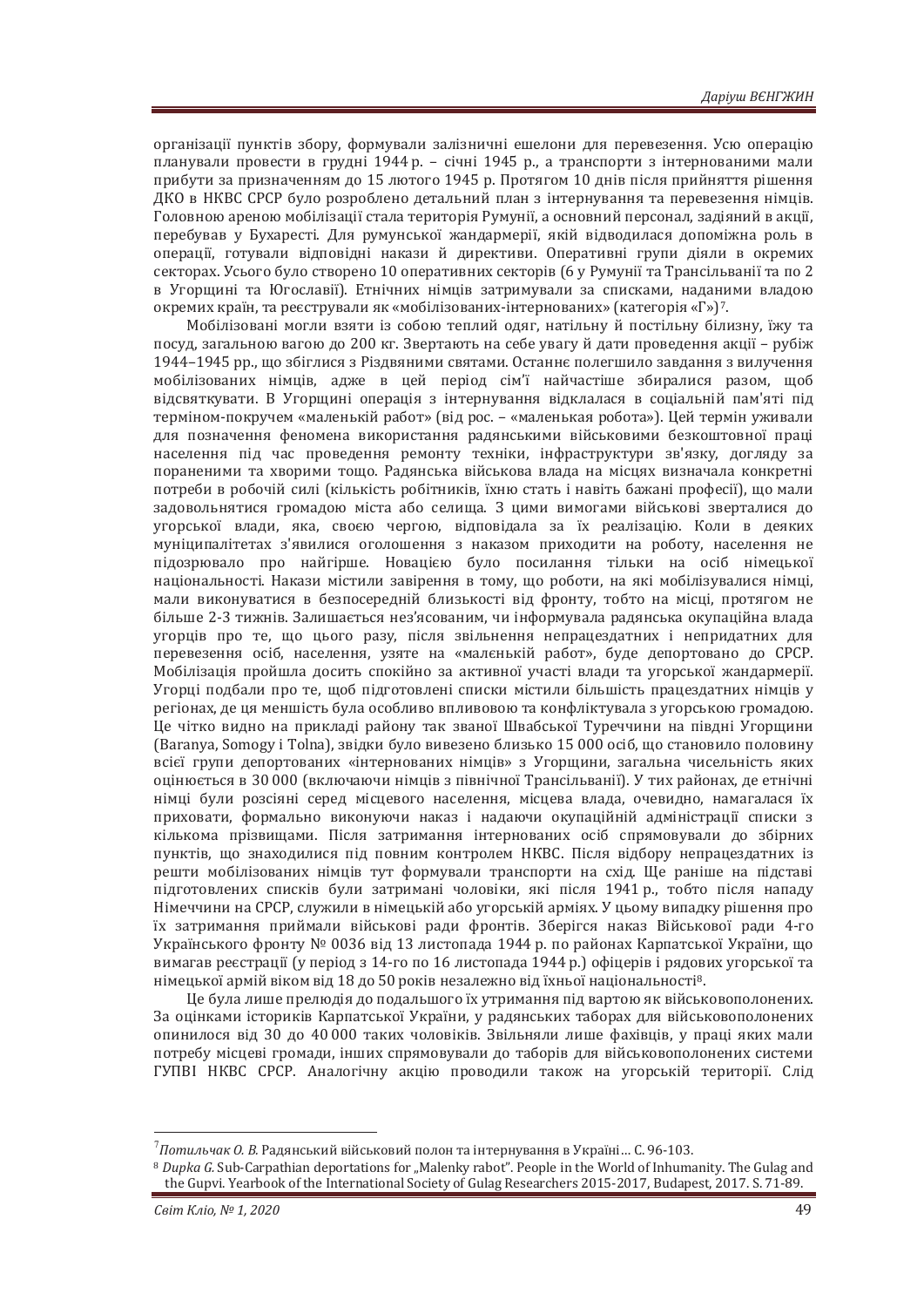підкреслити, що з цими особами поводилися, як з військовополоненими передусім тому, що до їх числа не долучили групу «інтернованих і мобілізованих німців»<sup>9</sup>.

Операція з інтернування цивільних осіб німецької національності розпочалася у грудні 1944 р.: найперше в найвіддаленіших від західних кордонів СРСР районах Південної Європи. Це були території окупованої військами 3-го Українського фронту Югославії та півдня Угорщини, Організатори та виконавці акції поспішали, аби люди, яких передбачалося iнтернувати, не змогли втекти на захiд. Операцiя з iнтернування тут почалася 20 або 22 грудня 1944 р., тобто раніше термінів, передбачених початковим планом. На територіях, окупованих військами 2-го Українського фронту, НКВС і «СМЕРШ» розпочали свої дії 28 грудня 1944 р. і проводили інтернування поетапно до кінця січня 1945 р.<sup>10</sup>

Те ж саме можна сказати і про цивільних осіб, затриманих після капітуляції Будапешта 13 лютого 1945 р. Місто досить ефективно захишалося, а командувач 2-м Українським фронтом Р. Маліновський доповів своєму начальству, що його військам чинили опір близько 180 000 військових. Коли бої закінчилися і місто було захоплене, з'ясувалося, що в ньому знаходилося лише 40 000 військовополонених. Відтак, аби зберегти обличчя перед вищим радянським керівництвом, командування фронту вирішило доповнити групу військовополонених цивільними особами з самого Булапешта та околиць угорської столиці. За даними угорських істориків, у полон було взято 90-110000 цивільних осіб, з якими повелися, як із затриманими на полі бою захисниками міста. Таким чином ці люди випадали з радянської статистики інтернованих. Про масштаби цього явища свідчать дані, згідно з якими в радянських фронтових таборах для військовополонених в Угорщині частка цивільного населення становила 25-30%, а в таборі Годолло (угорськ. – Gödöllő) із 40 000 затриманих такі особи склали до 85%<sup>11</sup>.

За оцінками угорських істориків, 310-365 000 їхніх співвітчизників опинилися в радянських таборах на угорській території, а значну частину де-факто цивільних осіб класифікували як військовополонених. Наведена статистика стосується території Угорщини в межах, визначених ще Тріанонським договором 1920 р.<sup>12</sup>

Дуже схожі явища спостерігаємо в Румунії. Після підписання перемир'я з СРСР від 114 до 160 000 румунських солдатів були взяті в полон без бою. У жовтні 1944 р. до радянських таборів військовополонених депортували чоловіків угорського та німецького походження, які раніше служили в армії. Депортація цивільних німців з Румунії розпочалася в так званій «другій хвилі». Як і в інших випадках, правовою підставою для цього стала вже згадувана постанова ДКО СРСР від 16 грудня 1944 р., а також прийнятий на її виконання наказ військової ради 3-го Українського фронту № 0060 від 22 грудня 1944 р. Сама операція проводилася в період 10-20 січня 1945 р. і пройшла відносно спокійно. Румунська влада

<sup>9</sup> Márkus B. Prześladowanie mniejszości niemieckiej na Węgrzech po wkroczeniu Armii Czerwonej na teren "Szwabskiej Turcji" w latach 1944-1945. Pod czerwona gwiazdą. Aspekty sowieckiej obecności w Europie Środkowo – Wschodniej w 1945 roku, pod red. S. Rosenbauma i D. Węgrzyna. Katowice-Warszawa, 2017. S. 78-89

<sup>&</sup>lt;sup>10</sup> Zalán B. Malenkij robot avagy a polgári lakosság tömeges elhurcolása Magyarországról szovjetunióbeli kényszermunkára 1944/45-ben, különös tekintettel a németként deportálta. Malenkij robot. "Egyetlen bűnünk a származásunk volt..." Német és magyar polgári lakosok deportálása "malenkij robot"-ra a sztálini lágerekbe 1944/45-1955, Bognár Zalán (szerk.). Pécs, 2009. S. 13-70.

 $11$  Радянським нормативним документам дуже часто бракувало конкретики, що залишало простір для їх різного (залежно від ситуації) тлумачення владою. Таким був і один із ключових документів, що регламентував статус військовополонених в СРСР, а саме «Положення про військовополонених», затверджене постановою РНК СРСР № 1798-800с від 1 липня 1941 р. Серед різних категорій комбатантів, що підпадали під визначення «військовополонений», цей документ називає ще одну категорію осіб: «цивільні особи, які, маючи відповідний дозвіл, супроводжують армію та флот ворога, як наприклад: кореспонденти, постачальники та інші особи, захоплені під час військових дій». На основі такого «широкого» визначення населення Будапешта, яке неминуче знаходилося в епіцентрі боїв за місто, було віднесене до категорії «військовополонених» [Див.: Военнопленные в СССР 1939-1956. Документы и материалы, Под ред. М. М. Загорулько, Т. 1, Москва, 2000. С. 65-67].

<sup>12</sup> Bognár Z. 960 000 or more than 1 million prisoners (of war)? The Number and the Death of Hungaraian Citizens (Soldiers and Civilians) Who Were in Soviet (War) Captivity beetwen 1941 nad 1945. People in the World of Inhumanity. The Gulag and the Gupvi. Yearbook of the International Society of Gulag Researchers 2015-2017. Budapest 2017. S. 34-50; *Idem.* Mass deportation of civilians from post - Trianon Hungary for forced labour in teh Soviet Union. This was the final stop. Actions against Germans and Hungarians ledading to fatalities in the Carpatian Nasin beetwen 1944 and 1949. Pécs, 2015. S. 24-62.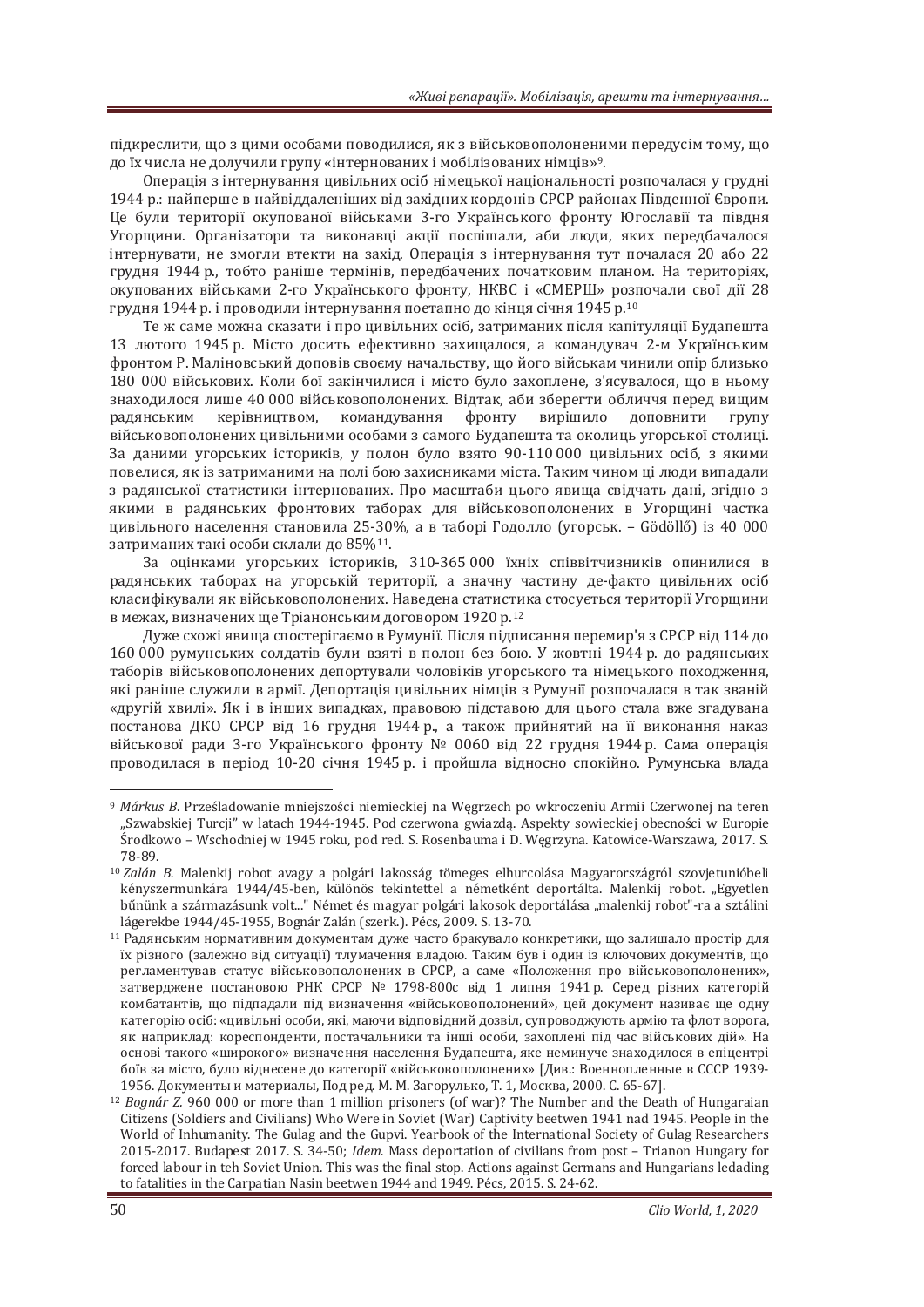склала списки німців-чоловіків віком від 17 до 45 років і жінок віком 18-30 років. Теоретично, жінки з маленькими дітьми були звільнені від мобілізації, але цю заборону часто не брали до уваги. Почувши про примусову трудову мобілізацію та інтернування до СРСР, деякі люди стали ховатися, відтак румунська жандармерія приходила за ними дуже часто вночі. Часто до списків на інтернування вписували осіб, молодших або, навпаки, старших за встановлені вікові межі. Певним позитивним аспектом у загалом трагічній ситуації був той факт, що людям дозволяли брати з собою теплий одяг, постільну білизну і продукти харчування. Оцінки щодо чисельності цивільних німців, депортованих у той період з Румунії до СРСР, варіюються від 70 000 до майже 100 000 осіб. Серед них: 35-50 000 швабів із Банату, 26-27 000 саксів із Трансільванії і 5-15 000 швабів із Партійського регіону (Partium)<sup>13</sup>.

Долі депортованих уникли близько 12 000 осіб, які були економічно важливими для румунської влади або походили з етнічно змішаних родин. Окремі румунські політики відкрито підтримали депортацію німців, тоді як інші, зокрема лідер Румунської національної народної партії Ю. Маню (Iuliu Maniu), мовчазно сприйняли її та, зрештою, не висловлювалися проти. Вирішальну роль на користь депортації етнічних німців зіграла агітація румунських лівих. Закликаючи до повного знищення цієї етнічної групи, комуністи вважали цивільних німців Румунії «фашистами» і сприймали їх як джерело небезпеки за лінією фронту. Мобілізованих німців швидко доставили в Бакеу (Васа́ц), де їх повантажили в товарні залізничні вагони і перевезли на схід через Ясси, здебільшого в Україну<sup>14</sup>.

Попри те, що дослідження угорських і румунських істориків - представників країн, з яких НКВС вивіз найбільшу кількість етнічних німців, - вказують на складну та заплутану сутність цього явища зі значними коливаннями кількості постраждалих, дані НКВС СРСР видаються більш точними. За цими даними, станом на 2 лютого 1945 р. для вивезення до СРСР відібрали 124 542 особи (66 616 чоловіків і 57 926 жінок). Деякі інтерновані з різних причин (через вік або стан здоров'я) були звільнені зі збірних пунктів, відтак до СРСР було мобілізовано 112 480 осіб.

| Держава            | Мобілізовані    |                 |         |
|--------------------|-----------------|-----------------|---------|
|                    | Чоловіки        | Жінки           | Усього  |
|                    |                 |                 | 4       |
| Румунія            | 36 590 (52,8 %) | 32 742 (47, 2%) | 69 3 32 |
| (з Трансільванією) |                 |                 |         |
| Угорщина           | 20 989 (65,7 %) | 10 934 (34,3 %) | 31923   |
| Югославія          | 3 692 (33,8)    | 7 243 (66,2 %)  | 10 9 35 |
| Чехословаччина     | 49 (22,8%)      | 166 (77,2 %)    | 215     |
| Болгарія           | 55 (73,4 %)     | 20 (26,6 %)     | 75      |
| Разом              | 61 375 (54,6 %) | 51 105 (45,4 %) | 112 480 |

*Tабл. 1.* Кількість німців, мобілізованих і депортованих до СССР на підставі постанови ДКО СРСР  $\mathcal{N}$ <sup>2</sup> 7161 cc<sup>15</sup>.

Радянська статистика в цьому випадку неоднозначна. Узагальнені дані ГУПВІ НКВС (MBC) СРСР про кількість «інтернованих-мобілізованих німців», депортованих до СРСР на підставі рішення ДКО № 7161, визначають 111 831 особу. Цікаво, що кількість чоловіків у цій групі інтернованих відповідає наведеним вище даним, а ось жінок трохи менше - 50 456. Що ж стосується чисельності «цивільних німців», вивезених з окремих країн, то в радянських документах спостережено таку статистику: Румунія – 67322, Угорщина – 31 920, Югославія – 12 579. Як бачимо, різниця в даних досягає кількох сотень людей  $(0.6\%)$ , що знаходиться в

<sup>&</sup>lt;sup>13</sup> Монументальна кількатомна праця, що описує депортацію трансільванських саксів: Weber G., Weber-*Schlenther R., Nassehi A., Sill O., & Kneer G. Die Deportartion von Siebenbürger Sachsen in die Spwjetunion* 

<sup>1945-1949.</sup> T. 1-3. Wiemar, Wien, Böhlau, 1995.<br><sup>14</sup> *Murádin J. K.* The Deportation of Germans from Romania to the Soviet Union in 1944–1945. Acta Universitatis Sapientiae, European and Regional Studies. 2015, Nr. 7. S. 41–49; *Bolesch M.* Erinnerungen an damals... Nußblatt, 2006. Nr. 19.

<sup>&</sup>lt;sup>15</sup> Polian P. Wbrew ich woli. Historia i geografia migracji przymusowych w Związku Radzieckim, Gdańsk, 2015. S. 209-219.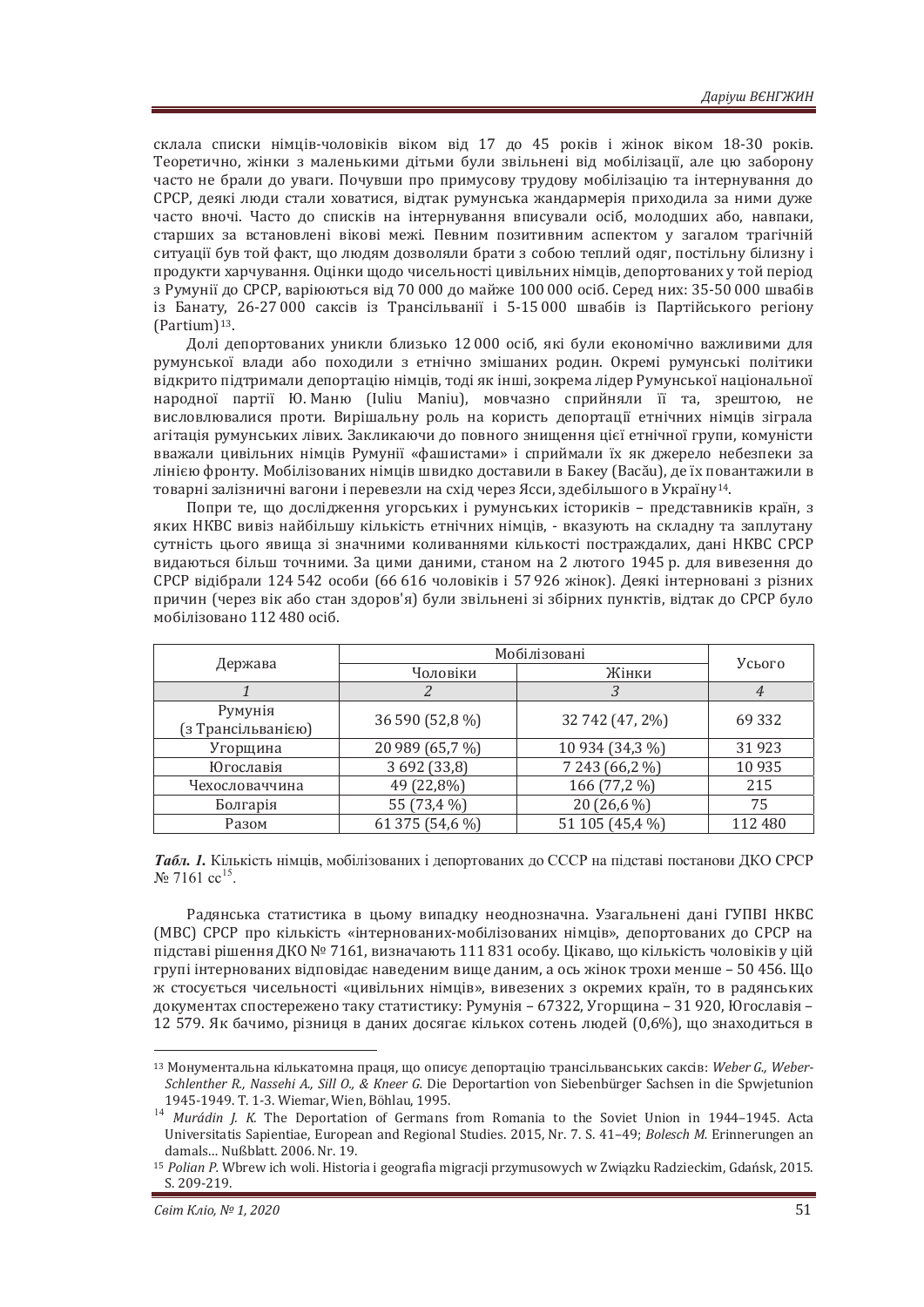межах статистичної похибки. Ми схильні вважати, що наведені вище дані радянського походження слід брати за мінімальні значення. Відповідно до рішення ДКО № 7252 сс від 29 грудня 1944 р. «інтерновані-мобілізовані німці» були передані для використання на вугільних копальнях, у сталеливарній промисловості та кольоровій металургії<sup>16</sup>.

Операції на Балканах мали деякі специфічні особливості та загалом пройшли спокійно, без серйозних проблем і опору, ставши, таким чином, успішним пілотним проєктом НКВС СРСР. Пізніше, коли полібні операції вже проволилися на території переможеного Третього рейху, офіцери НКВС мали зважати, що, на відміну від Румунії чи Угорщини, де влада і жандармерія були активними учасниками депортацій, у Німеччині цю роботу їм доведеться здійснювати самостійно. Особливістю інтернування кінця 1944 р. - початку 1945 р. була висока частка жінок. Серед мобілізованих вона становила понад 45%. Почасти не було пов'язано з тим, що чоловіків, які служили в армії, забирали до таборів військовополонених ще раніше. З часом у владі та НКВС зробили деякі висновки з Балканської операції. Оскільки робочі руки були потрібні передусім для відновлення та праці у важкій промисловості СРСР, жінки фізично не могли впоратися з цими завданнями. Крім того, система таборів ГУПВІ НКВС (МВС) передбачала утримання жінок і чоловіків в окремих зонах таборів і робочих батальйонів. У ситуації, коли будівництво табору (або пристосування для його потреб повністю зруйнованих будівель) було великою проблемою для місцевої влади, це ще більше ускладнювало справу. Однак найважливіша причина відмови від масового інтернування жінок в 1945 р. була пов'язана із ситуацією на фронті, де тривали грандіозні наступальні операції Червоної армії (наприклад, Берлінська), що супроводжувалися захопленням великих груп військовополонених. Специфікою радянського полону було дуже нерівномірне надходження військовополонених німців. Наприкінці війни в Європі та в перші місяці після її закінчення потік німецьких військовополонених був максимальним. Відтак, у руках радянського керівництва з'явилася велика група працездатних чоловіків, яких мали використати для роботи. У цій ситуації не лише жінки, але, як виявилося, цивільні інтерновані загалом, виявилися непотрібними для економіки СРСР. Балканська операція викликала занепокоєння західних союзників. Відреагували й самі німці. Радянська розвідка повідомила, що серед умов, висунутих Г. Гімлером на переговорах із представниками США і Великобританії, що тривали в лютому 1945 р. за посередництва Червоного Хреста, була вимога запобігти подальшій депортації цивільних німців на примусові роботи до СРСР. Депортації з півдня Європи стривожили й німців у самій Німеччині. Нацистська пропаганда поширювала інформацію про те, що там відбувалося. «Сілезька газета» НСДАП (нім. – "Schlesische Tageszeitung") у числі від 20 січня 1945 р. писала про долю німців з Румунії, депортованих для роботи в СРСР. У наступних числах газета розмістила матеріали про трагічну долю німців, їхню тяжку працю в радянських таборах. Подібні публікації посилювали страх перед Червоною армією, що йшла зі сходу, переконувало німецьких солдатів до останнього захищати свої родини від радянської помсти та депортації на роботу до СРСР. Безсумнівно, що ніщо не вплинуло на настрої німців сильніше, аніж загроза депортації на примусові роботи до Сибіру. Останнє було рівнозначне вілправці цих люлей в самі глибини пекла<sup>17</sup>.

січень 1945 р. приніс черговий наступ Червоної армії, що мав перенести театр військових дій на територію Німеччини в її довоєнних кордонах. Цього разу об'єктом радянських репресій мали стати особи німецької національності - громадяни рейху (нім. -Reichsdeustsche). Шодо них НКВС застосував дві процедури. Першою був арешт, санкціонований наказом Л. Берії № 0016 віл 11 січня 1945 р. «Про очишення тилу окремих фронтів Червоної армії від ворожих елементів» та додатковим наказом № 0062 від 6 лютого того ж року. На фронтах були призначені уповноважені НКВС разом із двома заступниками (один відповідав за контррозвідку, а інший - за так званий «захист тилу»). За задумом керівництва НКВС, реалізація цих наказів мала гарантувати мир і безпеку в тилу радянських

<sup>16</sup> Centralne Archiwum Wojskowe [w Warszawie] (САW). VIII.800.20.319. Записка о количестве интернированных-мобилизованных в рабочих батальонах, по состоянию на 1 марта 1946 года. К. 4-6; САW.VIII.800.20.52. Основная информация об интернированных (без даты). К. 5-17; *Потильчак О.* Інтерування іноземних громадян на територію України у 1945 р. Людина і політіка. 2004. № 5 (35). С.  $42 - 51$ .

<sup>17</sup> Polian P. Wbrew ich woli... S. 232; Hytrek-Hryciuk J. "Rosjanie nadchodzą". Ludność niemiecka a żołnierze Armii Radzieckiej (Czerwonej) na Dolnym Śląsku w latach 1945-1948. Wrocław, 2010. S. 39-40.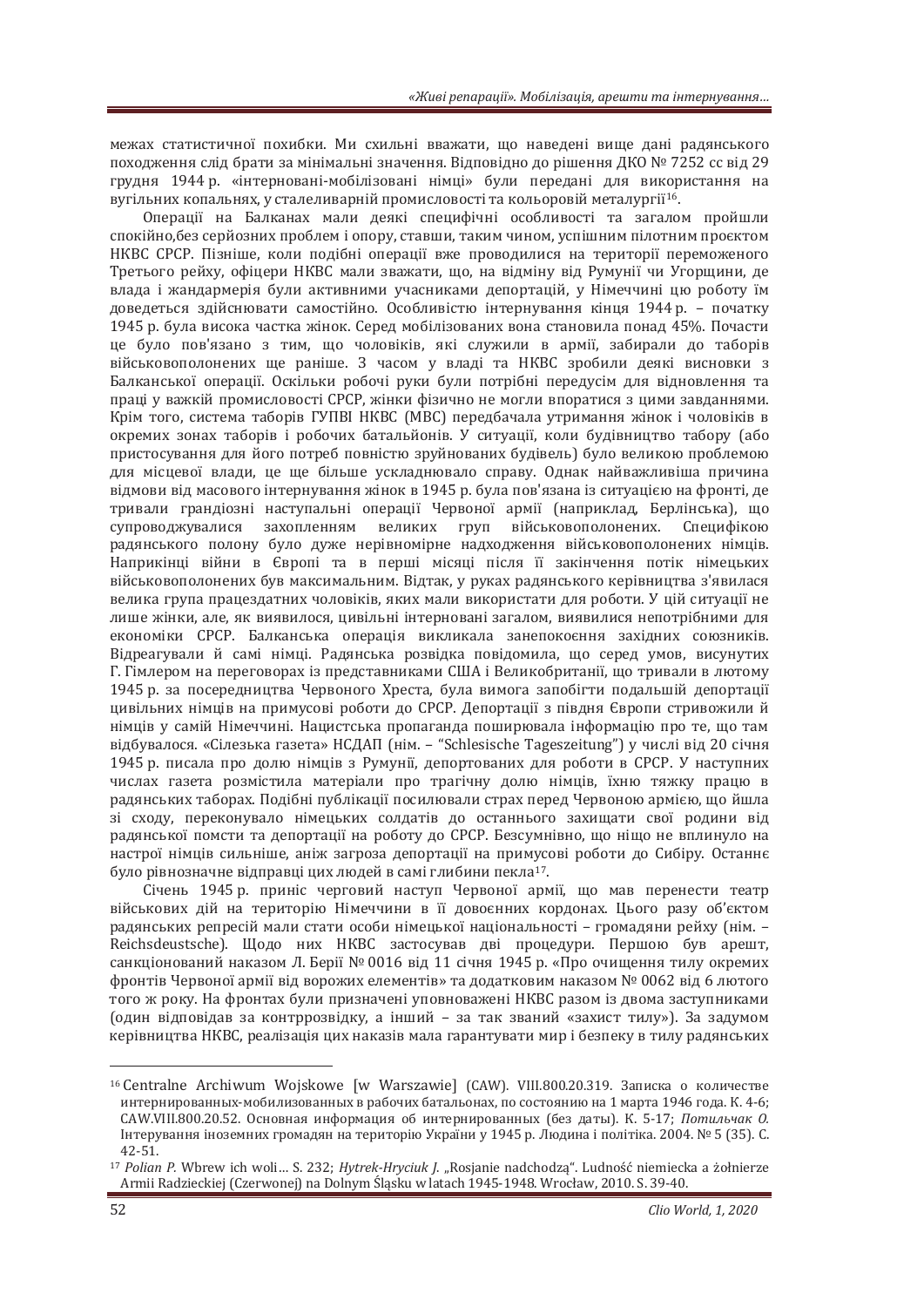військ, що воювали, незалежно від країни їхньої дислокації, Офіцери НКВС і «СМЕРШ» повинні були виявляти й заарештовувати шпигунів, диверсантів, агентів німецької розвідки, терористів і членів «банд». У разі арешту національність і громадянство заарештованих осіб не мали жодного значення. У наказі йшлося про арешт осіб - власників радіостанцій, складів зброї або підземних друкарень. Затриманню підлягав командний та оперативний склал полішії, служби в'язниць, концентраційних таборів, прокуратури, а також воєначальники. На волі не мали залишитися слідчі та судді, члени військових трибуналів, мери міст, члени фашистських організацій і партій, керівники великих підприємств та адміністративних установ, редактори газет, автори антирадянських видань, командний та особовий склад армій ворожих держав, а також колабораціоністи з Російської визвольної армії. Як і багато радянських документів, цей наказ містив чимало невизначеностей, що залишало працівникам НКВС та «СМЕРШУ» простір для «творчості» на місцях. Зокрема, наказ давав можливість затримувати «підозрілий елемент, що залишався», тобто фактично будь-кого. Після арешту ці люди в статусі «заарештованих-інтернованих» (категорія «Б») мали бути відправлені до таборів на території СРСР. Як бачимо, цей наказ був однаково спрямований як проти осіб, пов'язаних з нацистським апаратом влади (від НСДАП до СС), так *і* не менш рішуче проти тих, хто не погоджувався із встановленням на місці вигнаних нацистів нової комуністичної влади (наприклад, антикомуністичний Рух Опору). Було прийнято рішення діяти радикально, тим більше, що Л. Берія мав на це згоду вищого керівництва СРСР. Зокрема, у постанові ДКО № 7467 сс від З лютого 1945 р. ішлося про ліквідацію на місці злочину всіх саботажників, терористів і диверсантів<sup>18</sup>.



*Puc. 1.* 

Депортовані пацієнти біля дверей лікарні (Донецька область, Україна, 1945 р.)

18 квітня 1945 р. Л. Берія віддав новий наказ № 00315, згідно з яким осіб, заарештованих у рамках акції «очищення тилу», мали перевіряти в таборах, організованих на місці. Арештам більше не підлягали рядові працівники німецьких установ, а арешти

<sup>18</sup> Teczka specjalna J. W Stalina. Raporty NKWD z Polski 1944-1946, wybór i opracowanie Cariewskaja T., Chmielarz A., Paczkowski A., Rosowska E., Rudnicki Sz. Warszawa, 1998. S. 165-167.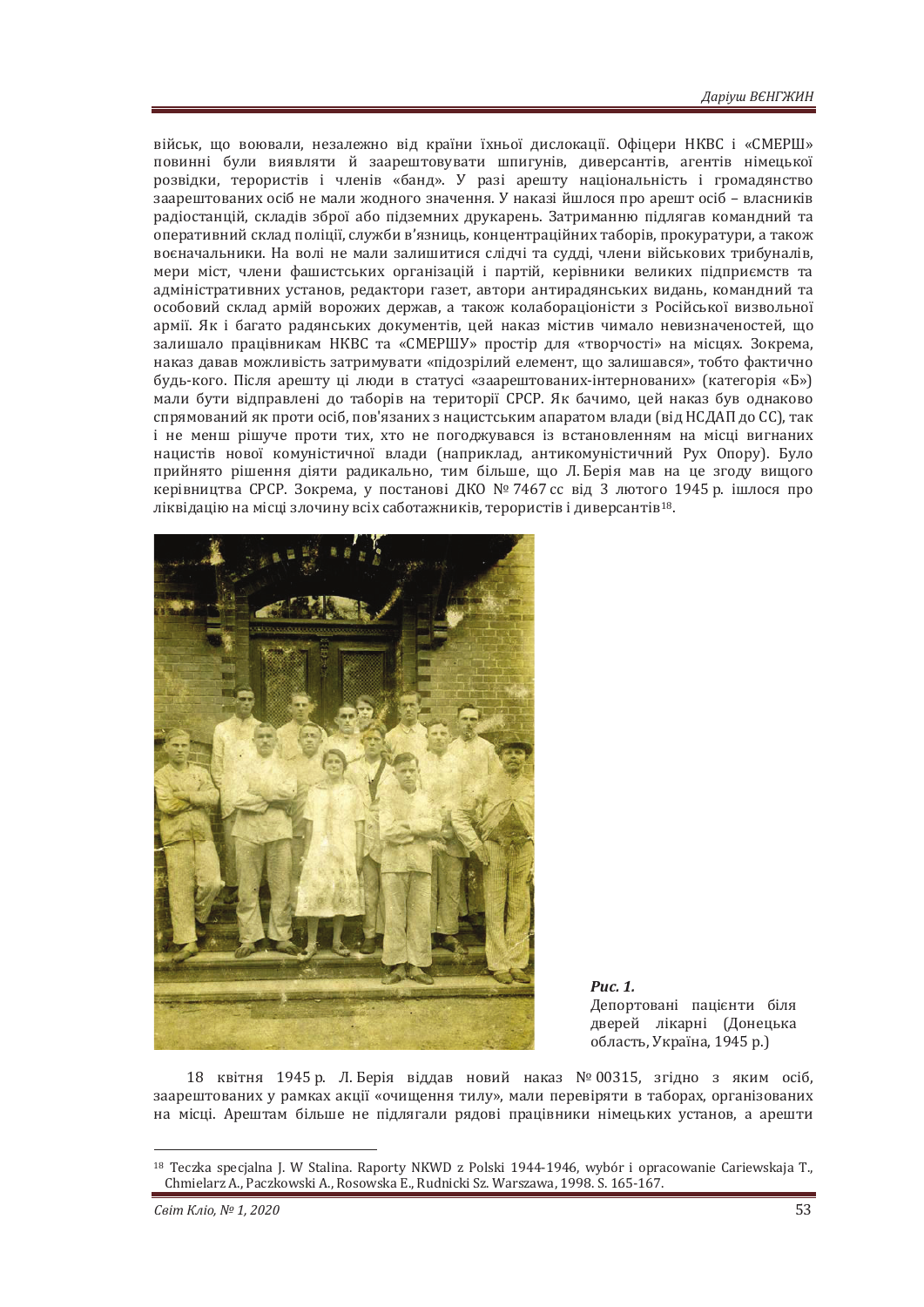жінок, інвалідів і хворих взагалі заборонили. Таке послаблення репресивного тиску може здатися сюрпризом, тим більше, що з наближенням фронту до серця нацистської Німеччини, логіка мала диктувати якраз зворотні процеси посилення репресій. Описаний факт корелюється іншими подіями. На сторінках «Правди» заступник завідувача відділу пропаганди та агітації ЦК ВКП(б) Г. Александров несподівано виступив з критикою I. Еренбурга за його знамените гасло «Убий німця!», що стало концентрованим вираженням тези про те, що кожен німець - фашист, з яким радянський солдат має безжально розправлятися. Верховний головнокомандувач Й. Сталін 20 квітня 1945 р. наказав Військовим радам 1-го Українського та 1-го Білоруського фронтів: «Спробуйте змінити ставлення до німців - як до військовополонених, так і до цивільного населення. До німців потрібно ставитися краще. Жорстоке поводження з німцями змусить їх боятися [радянських військ – *Aвт*.), що змусить їх люто чинити опір і відмовлятися підкорятися в полоні»<sup>19</sup>.

Не менш важливо й те, що згадана директива не була адресована чинним у Східній Пруссії та Помор'ї 2-му і 3-му Білоруським фронтам, де курс на суворе ставлення до німців не змінився. Безумовно, Й. Сталіна дуже непокоїла жорстка німецька оборона на Східному фронті й набагато слабший опір проти західних союзників. Але чи справді радикальна зміна ставлення Червоної армії й НКВС до німецького населення у квітні 1945 р. змінила ставлення смертельно переляканих наближенням фронту німців до радянських військ? Можна запитати, чи не стали ці зміни результатом того, що Червона армія щойно перетнула лінію річок Одри та Ниси Лужицької, яку Й. Сталін бачив майбутнім кордоном між Польщею та Німеччиною? Відтак, логічним було б припустити, що попередні жорсткі дії проти німецького населення в районах, що мали відійти до Польщі, повинні були викликати паніку та втечу німецького населення на захід, що стало ефективним інструментом реалізації національної політики у спосіб, визначений радянською стороною без залучення скількинебудь значних ресурсів?<sup>20</sup>

Здавалося, що особи, заарештовані в рамках операції з «очищення тилу» Червоної армії, тобто «заарештовані-інтерновані» (категорія «В»), складали однорідну групу, а оскільки серйозних звинувачень проти них загалом висунуто не було, їх мали відправити до таборів на території СРСР. Проте на практиці все виявилося значно складнішим. На підставі наказу НКВС № 00101 від 22 лютого 1945 р. заарештованих, які свого часу служили в поліції, тюрмах, були членами «Фолькштурма», а також рядових Вермахту, які на момент арешту вже не перебували на військовій службі, мали перевести до таборів для військовополонених (так звана категорія «А»). Решту планували відправити до таборів для інтернованих ГУПВІ НКВС СРСР, де піддати перевірці та фільтрації. Тих із них, на яких не буде отримано компрометувальних матеріалів, мали передати в робочі батальйони для інтернованихмобілізованих німців. Справа ще більше ускладнилася, коли частину заарештованих відправили до перевіряльно-фільтраційних таборів (ПФТ) НКВС СРСР, що були створені ще в 1941 р. як спеціальні табори («спец табори») НКВС для тих солдатів і офіцерів Червоної армії, які вийшли з оточення або втекли з німецького полону. У цих таборах серед контингенту виявляли німецьких агентів і зрадників. Решту військовослужбовців після фільтрації повертали до лав Червоної армії. Від 1943 р. ці табори використовували також для виявлення осіб, які адміністративно співпрацювали з нацистами (наприклад, були сільськими старостами чи поліцейськими), перевірки інших радянських громадян із визволених районів, яких підозрювали в колабораціонізмі чи зраді Батьківщини. Деякі із заарештованих-інтернованих «цивільних німців» опинилися саме в ПФТ, де досвідчені оперативники НКВС перевіряли їхнє минуле, і, як правило, після перевірки повертали назад до чинних окремих робочих батальйонів (ОРБ). Осіб. шодо яких були знайдені докази провини, передавали слідству та суду. Унаслідок група заарештованих в ПФТ мала з часом зникнути. Проте реальна ситуація була дещо іншою: чимало заарештованих-інтернованих і після перевірки продовжували утримуватися у ПФТ. Зокрема, у травні 1945 р. з 160 000 утримуваних у ПФТ осіб майже 26 000 належали до категорії «інтернованих-заарештованих німців». З огляду на те, що в 1946 р. перевіряльно-фільтраційні табори були передані до

<sup>&</sup>lt;sup>19</sup> Цит. за: Berstein V. *I.* Smiersz. Tajna broń Stalina. Sowiecki kontrwywiad wojskowy podczas II wojny światowej. Kraków, 2013. S. 425.

<sup>&</sup>lt;sup>20</sup> *Węgrzyn D.* Mikroświat i wielka polityka. Górny Śląsk w obliczu ewolucji polityki sowieckiej wobec ludności niemieckiej i uznanej za niemiecka w latach 1941-1945. Władze komunistyczne wobec ludności niemieckiej w Polsce w latach 1945-1989. Warszawa, 2016. S. 170-189.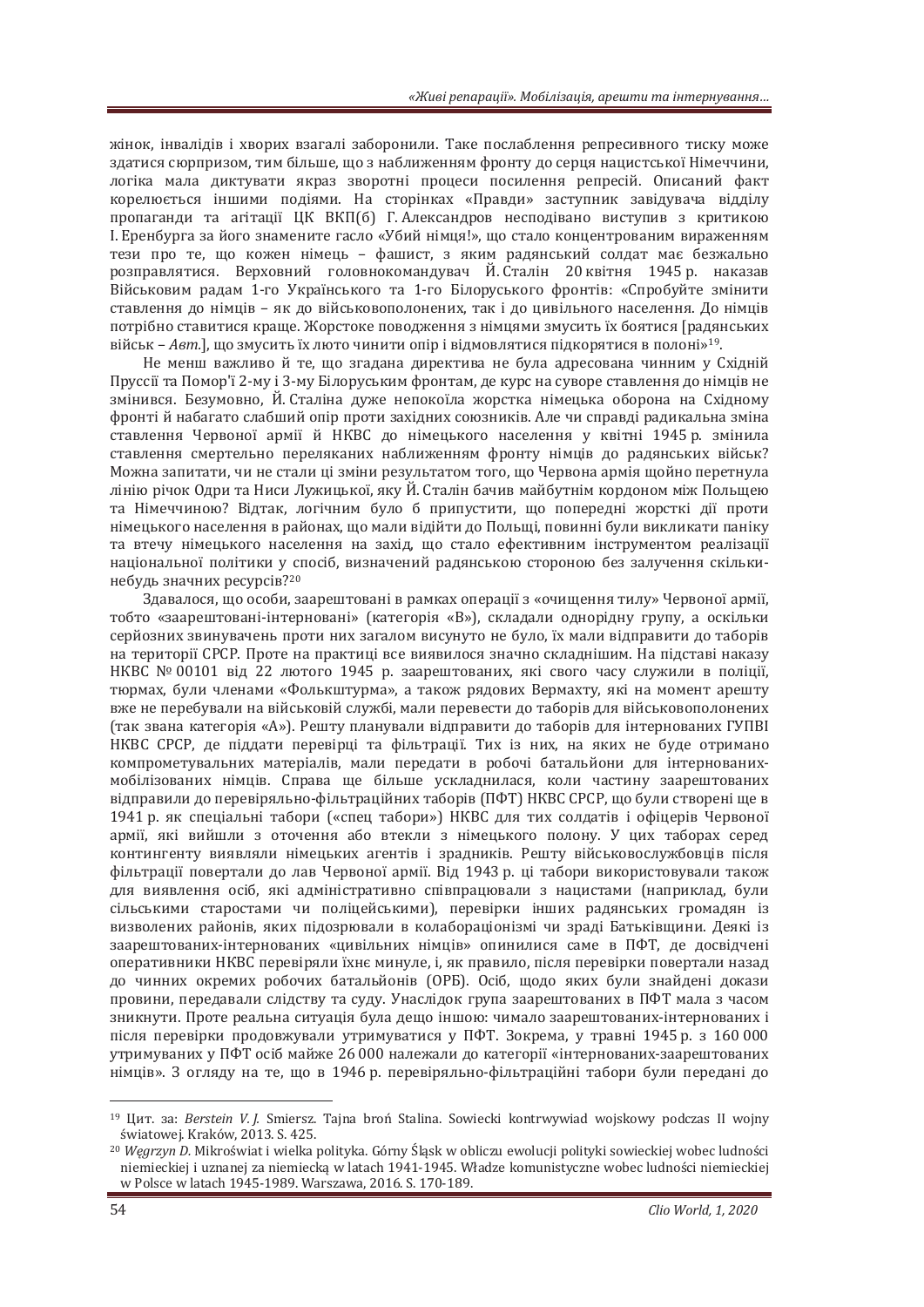табірної мережі Головного управління таборів (ГУТАБ) МВС СРСР, з'явилася група «інтернованих-заарештованих», які зникли із статистики ГУПВІ. Це ще більше ускладнює й без того заплутану справу встановлення чисельності інтернованих іноземців у радянських таборах. Підкреслимо, що розміщення в цих таборах, наприклад, заарештованих поляків було відвертим порушенням чинних інструкцій, у яких було чітко прописано, що ця категорія установ утримання призначалася суто для громадян СРСР (так звана категорія «В»)<sup>21</sup>.

 $3a$ кінчення в наступному номері.

#### **REFERENCES**

Berstein, V. J. (2013). Smiersz. Tajna broń Stalina. Sowiecki kontrwywiad wojskowy podczas II *wojny światowej.* Kraków. [in Poland].

Bognár, Z. (2017). 960 000 or more than 1 million prisoners (of war)? The Number and the Death of Hungaraian Citizens (Soldiers and Civilians) Who Were in Soviet (War) Captivity beetwen 1941 nad 1945. People in the World of Inhumanity. The Gulag and the Gupvi. Yearbook of the International Society of Gulag Researchers 2015-2017. Budapest, 34-50. [in English].

Bognár, Z. (2015). Mass deportation of civilians from post - Trianon Hungary for forced labour *in teh Soviet Union*. This was the final stop. Actions against Germans and Hungarians ledading to fatalities in the Carpatian Nasin beetwen 1944 and 1949. Pécs, 24-62. [in English].

Bolesch, M. (2006). *Erinnerungen an damals...* Nußblatt, 19. [in German].

Borkowska, E., Dylong, U., & Jonderko, A. (2014). "Mieli wrócić za czternaście dni". Mieszkańcy Ostropy w obozach pracy przymusowej w Związku Sowieckim (1945-1949). Katowice-Gliwice. [in Poland].

Centralne Archiwum Wojskowe [Central Military Archives - CMA]

Dupka, G. (2017). Sub-Carpathian deportations for "Malenky rabot". People in the World of Inhumanity. The Gulag and the Gupvi. Yearbook of the International Society of Gulag Researchers 2015-2017. Budapest, 71-89. [in English].

Goncharov, G.A. (2006). Trudovaya mobilizaciya sovetskix grazhdan v gody Velikoj *Otechestvennoj vojny (1941-1945 gg.)* [Labor mobilization of Soviet citizens during the Great Patriotic War (1941-1945)].Vestnik Orenburgskogo gosudarstvennogo universiteta, 6, vol. 1, 183-186. [in Russian].

Gur'yanov, A. E'. (1997). Internirovanie – odin iz vidov sovetskix repressij protiv polyakov i pol'skix grazhdan [Internment is one of the types of Soviet repression against Poles and Polish citizens.]. Repressii protiv polyakov i pol'skix grazhdan. Moscow, 207-214/ [in Russian].

Hytrek-Hryciuk, J. "Rosjanie nadchodzą". Ludność niemiecka a żołnierze Armii Radzieckiej *(Czerwonej) na Dolnym Śląsku w latach 1945-1948.* Wrocław, 2010. [in Poland].

Kaznacheeva, N. P. (2007). O mobilizacii i internirovanii nemeckogo naseleniya v stranax Yugo-Vostochnoj Evropy. [On the mobilization and internment of the German population in the countries of South-Eastern Europe]. Izvestiya Rossijskogo gosudarstvennogo pedagogicheskogo universiteta im. A. I. Gercena, 9(50), 175-179. [in Russian].

Márkus, B. (2017). Prześladowanie mniejszości niemieckiej na Węgrzech po wkroczeniu Armii *Czerwonej na teren "Szwabskiej Turcji" w latach 1944-1945. Pod czerwona gwiazdą. Aspekty* sowieckiej obecności w Europie Środkowo-Wschodniej w 1945 roku, pod red. S. Rosenbauma i D. Węgrzyna. Katowice-Warszawa, 78-89. [in Poland].

Morgunov, K. A. (2013). Trudovaya mobilizaciya nemeckogo naseleniya na Yuzhnom Urale v gody Velikoj Otechestvennoj vojny. Abstracts of Papers: Nemeckoe naselenie na Yuzhnom Urale v voennye i *poslevoennye gody (k 70-letiyu deportacii nemeckogo naseleniya SSSR)(pp. 48-77). Orenburg. [in* Russian].

Murádin, J. K. (2015). The Deportation of Germans from Romania to the Soviet Union in 1944-1945. Acta Universitatis Sapientiae, European and Regional Studies, 7, 41-49. [in English].

Polian, P. (2015). Wbrew ich woli. Historia i geografia migracji przymusowych w Związku Radzieckim. Gdańsk. [in Poland].

Potyl'chak, O. V. (2004). Radians'kyj vijs'kovyj polon ta internuvannia v Ukraini (1939-1954) [Soviet military prisoner and internment in Ukraine (1939-1954)]. Kyiv: Vyd-vo NPU imeni M. P. Drahomanova. [in Ukrainian].

<sup>&</sup>lt;sup>21</sup> *Гурьянов А. Э.* Интернирование – один из видов советских репрессий против поляков и польских граждан. Репрессии против поляков и польских граждан. Москва, 1997. С. 207-214; Roqut D. Polacy w sowieckich obozach kontrolno-filtracyjnych (1944-1946). Dzieje najnowsze. 2004. Nr 4. S. 85-109.